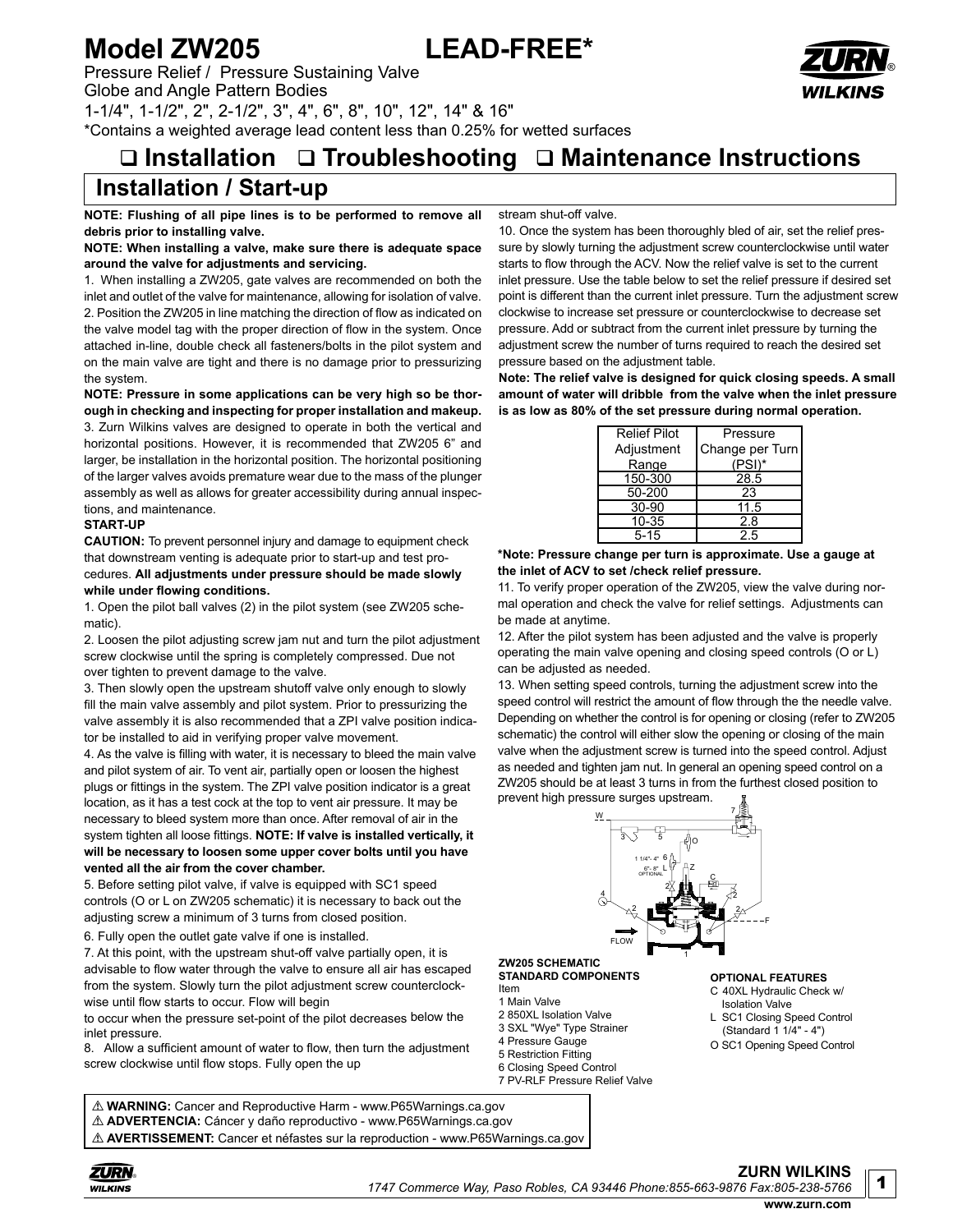# **Troubleshooting**

The following troubleshooting information deals strictly with the ZW205 valve and pilot systems. It is recommended to verify that the pilot system is properly functioning before troubleshooting the main valve. All troubleshooting can be performed without removing the cover. It is also recommended to permanently install a model ZPI valve position indicator.

## **PILOT SYSTEM FUNCTION CHECK**

**CAUTION:** To prevent personnel injury and damage to equipment check that downstream venting is adequate prior to start-up and test procedures.

1. Turn the pilot adjustment screw clockwise all the way in. 2. Close the downstream pilot ball valve. If installed, verify the valve position indicator (model ZPI) is closed.

## **TABLE 1. PILOT SYSTEM TROUBLESHOOTING**

- 
- 1. Pilot Valve not opening 1. Over compressed spring 1. Loosen adjusting screw<br>(relief pressure too high) 2. Small pilot sense line clogged 2. Disassemble and clean
	- 3. Closed isolation ball valve 3. Open isolation ball valve
	-
- 
- 
- 
- 3. Pilot Valve not closing 1. Insufficient spring compression 1. Tighten adjusting screw
	-
	-
	-
	-

## **TABLE 2. MAIN VALVE TROUBLESHOOTING**

- 
- 
- 
- 
- 5. Ball valves closed 5. Open ball valves
- 

- 2. Main Valve fails to open 1. Scale on stem or diaphragm assembly inoperative 1. Clean parts, and replace defective parts
	- 2. Ball valves closed 2. Open ball valves
	-
	-
	-

 3. If there is continuous flow, the main valve is not sealing properly. It is recommended that the main valve be disassembled and inspected (Refer to "Disassembly" section).

4. Open the downstream pilot ball valve. If there was no flow during the previous step, but there is now continuous flow, the pilot valve is not sealing properly. It is recommended that the pilot valve be disassembled and inspected.

5. Turn the adjustment screw counter-clock wise until water starts to flow. If no water starts to flow and there is inlet pressure, then the pilot is not functioning correctly. It is recommended that the pilot valve be disassembled and inspected.

7. If the main valve and pilot valve are working properly refer to Start-Up procedures to reset the desired relief pressure and proceed with diagnosis checks for the main valve.

## **PROBLEM POSSIBLE CAUSES CORRECTIVE ACTION**

- 
- (relief pressure too high) 2. Small pilot sense line clogged 2. Disassemble and clean or replace
	-
	- 4. Worn diaphragm or stem o-ring 4. Disassemble and replace diaphragm or o-ring
- 2. "Wye" Strainer plugged 1. Clogged with debris or mineral deposits 1. Disassemble and remove obstruction
	-
	- (relief pressure too low) 2. Damaged spring 2. Disassemble and replace parts as necessary
		- 3. Worn seat seal or seat 3. Disassemble and replace seat seal or seat
		- 4. Obstruction on seat 4. Disassemble and remove obstruction
		- 5. Obstruction around diaphragm 5. Disassemble and remove obstruction
		- 6. Worn seat o-ring 6. Disassemble and replace as needed

- 
- 2. Main valve diaphragm ruptured 2. Disassemble, clean, and replace defective parts
- 3. Pilot Valve not closing 3. See pilot system troubleshooting
- 4. "Wye" Strainer plugged and the state of the 4. Remove, clean, and/or replace
	-
- 6. Foreign matter between disc and seat or worn disc 6. Disassemble the main valve, remove debris, clean parts, and replaced defective parts
	-
	-
- 3. Pilot Valve fails to open 3. See pilot system troubleshooting
- 4. Obstruction in cover **4. Disassemble and remove obstruction**
- 5. Worn stem o-rings 5. Remove and replace as needed

When performing troubleshooting and diagnosis checks it is recommended that the following steps be performed in sequential order for best results.

## **DIAGNOSIS CHECKS**

**CAUTION: Do not service valve while under pressure. Performing diagnosis checks on the ZW205 when the valve is fully open, high flow rates and high downstream pressures can occur. In order to prevent harm to personnel, equipment, and downstream piping be sure that there are no blocked valves in the system before performing checks.** 

## **DIAPHRAGM CHECK**

1. Slowly close upstream shut off valve and relieve all pressure downstream.

2. With all pressure relieved in the main valve, close both upstream and downstream pilot ball valves. Remove side plug on cover and leave off.

3. Then open upstream shut off valve partially, allowing water to flow through the valve. While flowing water monitor the opening on the cover. Water will flow from the cover as the plunger assembly rises, if water continues to flow once fully open then there is most likely damage to the diaphragm or fluid is leaking past the diaphragm assembly due to loose assembly. It is recommended that the valve cover be removed to investigate the leakage (To remove cover see "Maintenance" section for procedures). If water stops flowing out of cover then the diaphragm is good and you may proceed to the diaphragm movement check. **Note: At the beginning of this check a small amount of** 

## **water coming out of the cover is normal.**

*1747 Commerce Way, Paso Robles, CA 93446 Phone:855-663-9876 Fax:805-238-5766*

**ZURN WILKINS**

2

**www.zurn.com**

**ZURN WILKINS** 

- **PROBLEM POSSIBLE CAUSES CORRECTIVE ACTION** 1. Main Valve fails to close 1. No pressure at valve Inlet 1. Check Inlet pressure
	-
	-
	-
	-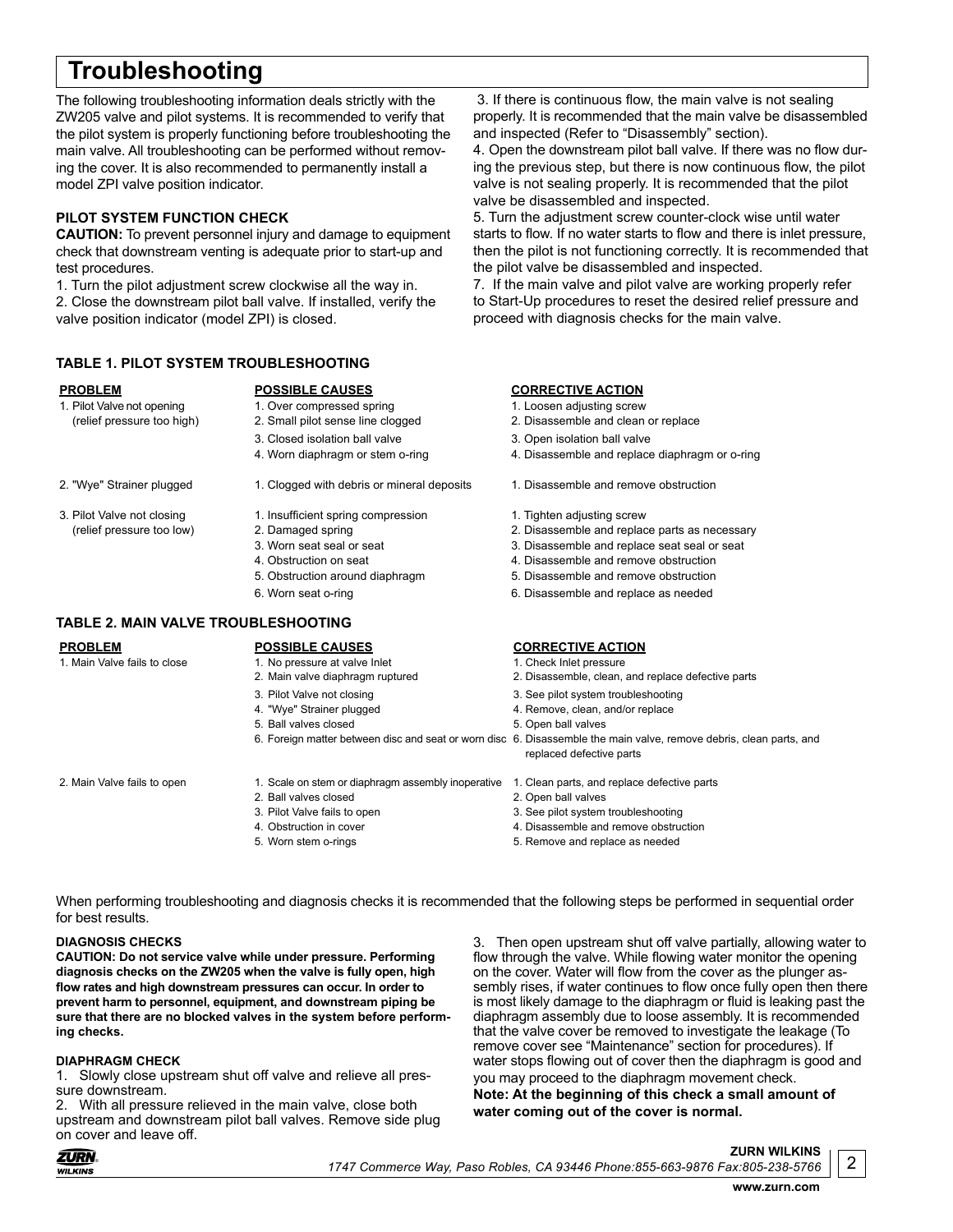## **DIAPHRAGM MOVEMENT CHECK**

1. The diaphragm movement check can be determined during the diaphragm check by removing the top center plug or it can It can also be performed with the use of a valve position indicator model ZPI.

2. Replace cover plugs and open pilot ball valves on upstream and cover.

3. Closing the downstream pilot ball valves will direct the flow to the cover causing it to close. **NOTE: Slow o delayed closing of main valve is normal and is due to the time requirements to fill and pressurize cover, pushing the diaphragm into the closed position. This normal delay is not mechanical binding of the valve assembly.** 

4. Using the valve position indicator, make note of the closed position on the indicator. Compare distance of the open mark to the close mark and compare to Table 3. (Or by measuring to the top of the stem under center plug before and after diaphragm check)

5. Verify that the main valve is closed, by opening a downstream source. If water continuously flows, then the main valve is not sealing properly. Double check the valve movement matches the values in Table 3 and refer to the disassembly procedures section if it does not. This is an indication that the main valve is not sealing due to an obstruction between the seat and the seal, stem or a damaged seal. If water does stop flowing and the measured valve movement does not match Table 3, then there is possible damage under the cover. Remove cover to identify obstruction and replace parts as necessary**.**

### **TABLE 3. VALVE STEM TRAVEL**

| <b>VALVE SIZE</b><br>(in) | <b>VALVE SIZE</b><br>(mm) | <b>STEM TRAVEL</b><br>(in) | <b>STEM TRAVEL</b><br>(mm) |
|---------------------------|---------------------------|----------------------------|----------------------------|
| $1 - 1/4" - 1 - 1/2"$     | 38                        | 0.4                        | 10.2                       |
| 2"                        | 50                        | 0.7                        | 18.0                       |
| $2 - 1/2"$                | 65                        | 0.8                        | 21.3                       |
| 3"                        | 80                        | 0.9                        | 23.4                       |
| 4"                        | 100                       | 1.1                        | 28.8                       |
| 6"                        | 150                       | 1.7                        | 43.4                       |
| 8"                        | 200                       | 2.4                        | 59.7                       |
| 10"                       | 250                       | 2.8                        | 71.1                       |
| 12"                       | 300                       | 3.4                        | 86.4                       |
| 14"                       | 350                       | 3.8                        | 96.5                       |
| 16"                       | 400                       | 4.3                        | 109.2                      |

## **Maintenance Instructions**

## **PREVENTATIVE MAINTENANCE**

The Zurn Wilkins ZW200 models require minimal maintenance. However, it is highly recommended to schedule annual inspections and to have a repair kit on hand before work begins. Valves used often may be inspected on an annual basis, but at least every five years. Valves that rarely open, should be inspected every six months to one year for water deposits, debris, or corrosion.

## **DISASSEMBLY**

**Warning: Because of the ability to perform inspections and maintenance without removal from the system, it is very important that all shut off valves be closed and all pressure relieved in the valve before beginning disassembly. Failure to do so can result in personnel injury or equipment damage.**

1. Verify that all pressure sources are closed up and downstream of valve.

2. Remove pressure in pilot system by loosening the tube fittings to the valve body and cover. When all pressure has been vented, continue to disassemble the pilot control valve and cover tubing. **NOTE:** Taking a picture before tear down can help with re-assembly of pilot system.

3. Next remove the cover by loosening and removing the cover bolts. If the cover does not come off easily it may be necessary to loosen the cover using a brass chisel and rubber mallet. Apply the chisel under the cover pointing upward away from valve body and tap bottom of cover with the chisel and mallet to loosen the cover. Once the cover is loose, pull cover straight up to avoid damaging

6. For smaller valves (6" and below) diaphragm checks can be performed by hand with the use of a valve stem tool. The valve stem tool can be made using Table 4 to create a "T" bar handle with the appropriate threads on the opposite end of the "T" handle.

## **TABLE 4. VALVE STEM THREAD SIZE**

| VALVE SIZE (in)       | THREAD SIZE UNF INTERNAL |
|-----------------------|--------------------------|
| $1 - 1/4" - 1 - 1/2"$ | 10-32                    |
| 2"                    | $10 - 32$                |
| $2 - 1/2"$            | $10 - 32$                |
| 3"                    | $1/4 - 20$               |
| 4"                    | $1/4 - 20$               |
| 6"                    | $1/4 - 20$               |
| 8"                    | $3/8 - 16$               |
| 10"                   | $3/8 - 16$               |
| 12"                   | $3/8 - 16$               |
| 14"                   | $3/8 - 16$               |
| 16"                   | $3/8 - 16$               |

7. To perform the diaphragm check using the valve stem tool, first remove all pressure in the system and vent the cover. Then remove the center plug on the cover and insert tool into the top of the stem threads. Once the tool is inserted, the valve can be lifted up and the valve movement can be measured by creating marks on the tool in the opened and closed positions. The distance between marks is the valve stem travel. Replace or repair any parts as necessary. **Caution:** water will squirt from center hole or can be vented from extra plug on cover when lifting.

## **SEAL RING CHECK**

1. To check the seal of the valve disc, an additional pressure gauge will be needed downstream of main valve. Also isolate low flow bypass line if equipped.

2. With the valve flowing, slowly, close downstream pilot ball valves to apply pressure to cover and allow to close.

3. Open downstream source to relieve all downstream pressure and then completely close downstream shutoff valve or downstream source to close downstream system. Monitor the pressure on the inlet and installed outlet gauge, for one min. The pressure on the outlet side should remain zero. If the pressure matches inlet pressure or increases, the main valve is leaking or the outlet ball valve on the pilot system is allowing pressure to creep by. Either way it is recommended that the valve be disassembled and inspected (refer to "Disassembly" section).

the stem and stem bearing in the cover. On larger valves 8" and up, eye bolts and a hoist are recommended due to the weight of these larger covers.

4. With the cover removed the diaphragm assembly can be removed. To avoid damaging the seat bushing, grab the stem and lift straight up. For larger valves 8" and up it is recommended that an eye bolt with the proper stem threads be used with a hoist to lift the assembly out of the valve (see Table 4 for appropriate stem threads).

5. Next it is recommended that the diaphragm assembly be placed in a vise with the bottom hex secured. Once secured remove the spring and stem nut.

6. After inspecting the stem and removing the nut the diaphragm assembly can be dismantled. If the valve has not been serviced in awhile it is possible that the assembly will require the use of a rubber mallet or pry bars to dismantle the assembly. If this is the case gently tap or pry the components until the components are free to move. When disassembling be sure to clean, inspect, and save all components. Replace any damaged components as necessary. 7. The last component to inspect is the seat which is in the body of the main valve. During inspection of the seat, clean and polish as necessary with fine grit wet/dry sandpaper (400 grit or higher). Typically, if after cleaning there is no visual damage or excessive wear the seat should not require removal. If damage is present or the seat is exces-



sively worn the seat should be replaced.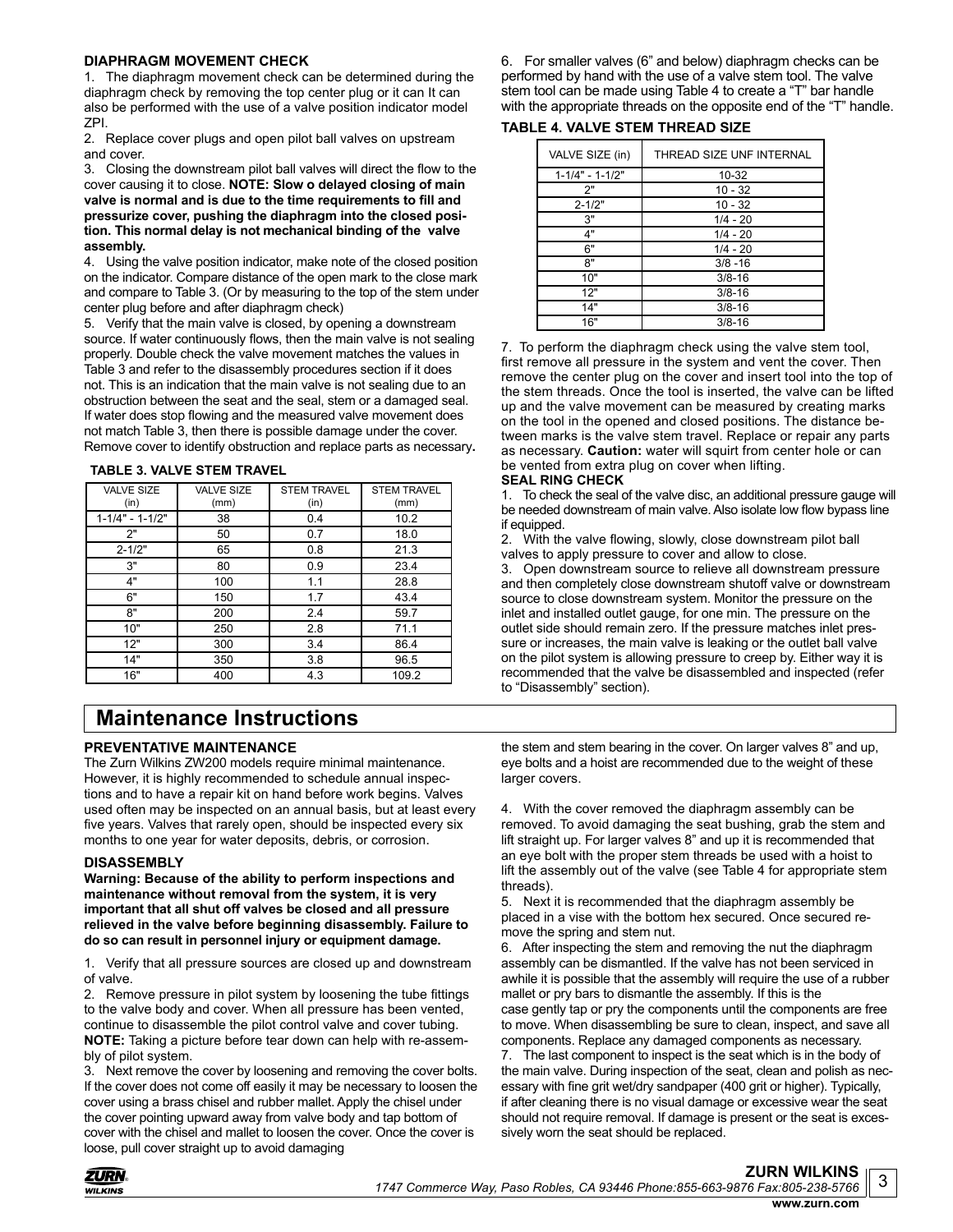8. To remove the seat, on valves 6" and smaller the seat is threaded into the body and will require a seat removal tool. Care should be taken when removing the seat to avoid damaging. On 8" and larger valves, the seat is held in place with flat head hex screws. For larger valves a seat puller may be required to remove the seat from the body. A seat tool may be made by grinding three notches for the spokes in the end of a pipe. Turn with a pipe wrench.

## **INSPECTION OF COMPONENTS**

Cleaning of components is required for proper inspection. Lime deposits are common in systems that use water. To remove deposits, fine grit wet/dry sandpaper (400 grit or higher) can be used. If deposits cannot be removed, off the shelf lime deposit remover can be used. Prepare a solution following the lime deposit remover instructions and soak components (excluding rubber components) until lime deposits are removed.

## **CAUTION: When handling chemicals (acids) be sure to use proper safety equipment (gloves and eye protection) and practices. After soaking components, be sure to thoroughly rinse all components before handling and re-assembling valve.**

Once all valve components have been cleaned, inspect each component looking for damage, abnormal wear & corrosion, and replace all components that look questionable. Replace all rubber components including the diaphragm, o-rings and disc each time the vale is serviced or inspected (rubber components are standard in ZW200 repair kits.

## **REASSEMBLY**

1. First reinstall seat into body. Be sure to use lube around seat o-ring before tightening. Tighten seat according to torque values in Table 5 using seat tool.

2. Next place valve stem in a vise clamping on the hex portion of the stem. Then assemble the diaphragm assembly as shown in Figure. When assembling be sure that the diaphragm is centered on the raised step of the disc retainer. It is also recommended to apply lube to stem threads and o-rings before tightening. Then tighten the stem nut according to Table 5 for torque values.

3. Lower diaphragm assembly carefully into the seat bushing Be careful not to damage the seat or stem while installing assembly. Rotate the assembly as needed until the bolt holes on the diaphragm line up with the body bolt holes.

4. Place lower spring disc on the diaphragm disc and place spring on top of the assembly. Then install cover, aligning the bolt holes and insuring that the cover is not pinching the diaphragm between the bolt holes. Position cover so plug holes are in original position.

5. Install cover bolts and tighten in a star pattern to the torque values in Table 5.

6. Before installing center cover plug manually check that assembly has full operating travel before installing the pilot assembly (refer to "Diaphragm Movement" in the diagnosis checks section).

7. Once full operation range of the main valve is verified, begin reinstalling pilot system.

8. After installing pilot system double check that all plugs, bolts, and fittings are sealed and tight before applying pressure. 9. Slowly open upstream isolation valve to pressurize the system and check for any leaks.

10. Stop leaks as needed and proceed to "Start-Up" and "Diagnosis Check" sections for returning valve to proper system operations.

## **TABLE 5. VALVE TORQUE SETTINGS**

| <b>VALVE</b><br><b>SIZE</b><br>(in) | <b>COVER</b><br>$(ft-lbs)$ | <b>DIAPHRAGM</b><br><b>ASSEMBLY</b><br>$(ft-lbs)$ | THREADED<br><b>SEAT</b><br>(ft-lbs) | <b>SEAT</b><br><b>BOLTS</b><br>$(ft-lbs)$ |
|-------------------------------------|----------------------------|---------------------------------------------------|-------------------------------------|-------------------------------------------|
| $1 - 1/4"$                          | 3.5                        | 7.5                                               | 11                                  | N/A                                       |
| $1 - 1/2"$                          | 3.5                        | 7.5                                               | 11                                  | N/A                                       |
| 2"                                  | 15                         | $20 - 25$                                         | 30                                  | N/A                                       |
| $2 - 1/2"$                          | 25                         | $25 - 35$                                         | 60                                  | N/A                                       |
| 3"                                  | 25                         | $35 - 45$                                         | 70                                  | N/A                                       |
| 4"                                  | 55                         | 40-50                                             | 85                                  | N/A                                       |
| 6"                                  | 110                        | 50-60                                             | 95                                  | N/A                                       |
| 8"                                  | 120                        | 60-70                                             | N/A                                 | 7.4                                       |
| 10"                                 | 184                        | 70-75                                             | N/A                                 | 7.4                                       |
| 12"                                 | 200                        | 110-115                                           | N/A                                 | 7.4                                       |
| 14"                                 | 275                        | 170-175                                           | N/A                                 | 7.4                                       |
| 16"                                 | 360                        | 230-240                                           | N/A                                 | 7.4                                       |



\* RUBBER REPAIR KIT ITEMS † COMPLETE REPAIR KIT ITEMS ‡ SEAT REPAIR KIT

**ZURN WILKINS**

4

ZURN ® **WILKINS** 

*1747 Commerce Way, Paso Robles, CA 93446 Phone:855-663-9876 Fax:805-238-5766*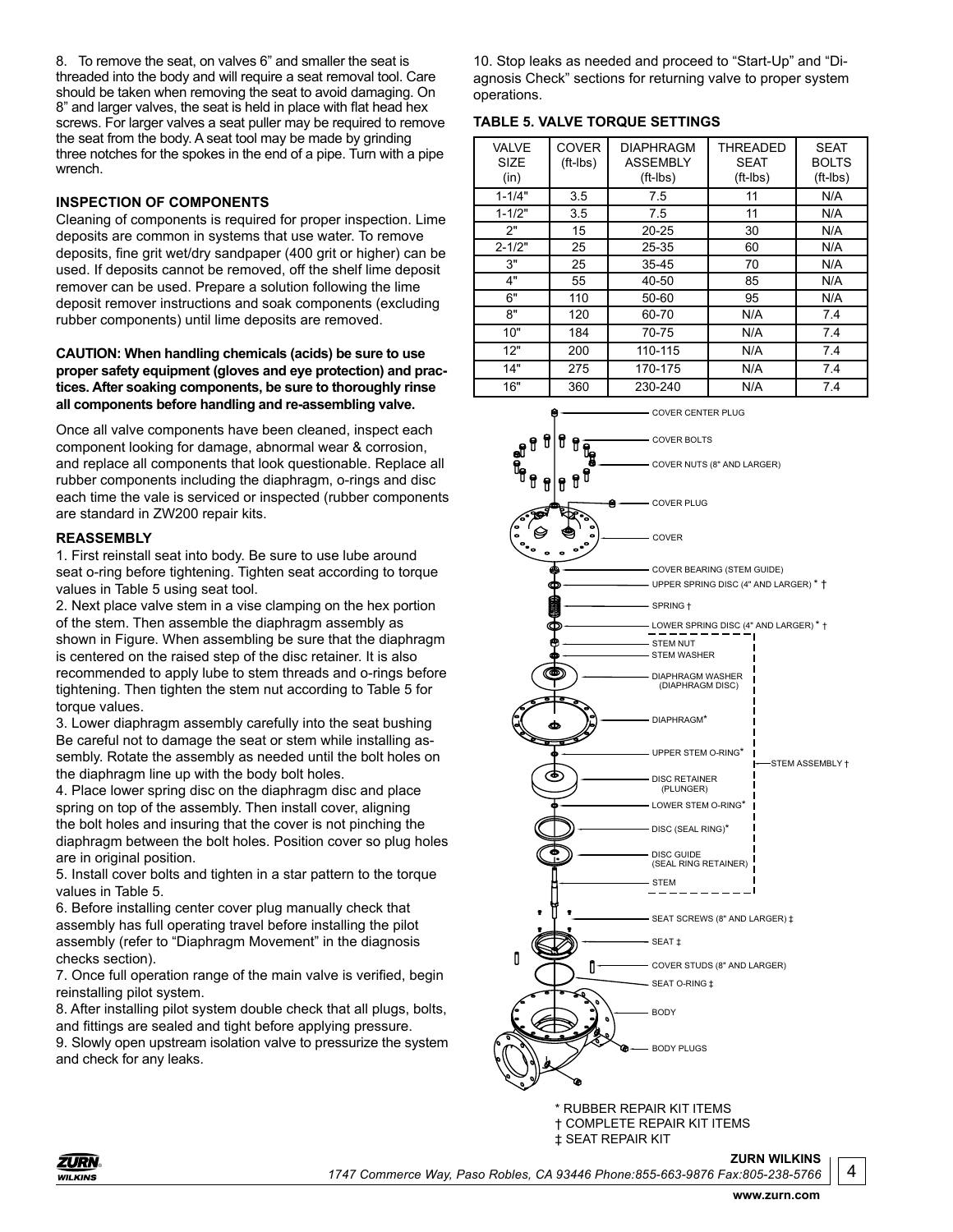# **Maintenance (PV-RLF Valve)**

The PV-RLF Pressure Relief Valve may be installed in any position. The flow direction is shown below. Flow goes from the narrow side to the wide side of the cast body.



## **Disassembly**

Prior to disassembly, relieve all pressure in pilot system and then remove the PV-RLF.

- 1. Secure valve body and turn the adjustment screw all the way out.
- 2. Next remove 8 socket head screws around the pilot bell using a 5/32" hex key. Remove the bell, the spring, and 2 spring discs.
- 3. Remove the spacer and remove small gasket from the bottom of the spacer. Use a 12mm socket or adjustable wrench on the diaphragm and plunger nuts to disassemble the plunger/diaphragm assembly. Unscrew one end of the stem.
- 4. At this point slide the plunger/diaphragm assembly out of the valve spacer.
- 5. Use soft jaws or a towel and pliers to clamp the stem. Be careful not to scratch the stem as this is an o-ring surface. Use an adjustable wrench on the opposite nut to remove the remaining plunger/diaphragm assembly.
- 6. The parts removed from the disassembled diaphragm and plunger assembly are a plunger, small washer, 2 o-rings, 2 nuts, a medium washer, a large washer, diaphragm, and lock washer.
- 7. Use a small pin or pick to carefully remove the o-ring on the inside through hole of the spacer. Do not scratch brass surface
- 8. After complete disassembly thoroughly clean and inspect all components before reassembly. Replace parts as necessary after inspection.
- 9. The pilot seat generally does not need to be removed, but if after inspection it requires replacement it can be removed with a 1-1/16" socket.

## **PV-RLF Valve**

## **Reassembly**

Reassembly of the PV-RLF is the reverse of disassembly.

- 1. Carefully install a new o-ring in the through hole of the spacer.
- 2. Place the medium washer (with round outer edge toward the diaphragm) on the side of the stem with the chamfered tip.
- 3. Follow the washer by putting on a new o-ring, new diaphragm, large washer (with the inner step against the diaphragm), lock washer, and 5/16" (chamfered side away from diaphragm) nut then hand tighten.
- 4. Slide the stem through the spacer with the diaphragm assembly on the spacer side with a circular groove on the top surface.
- 5. On the other side of the stem place the small washer, o-ring, plunger (with the rubber facing away from the spacer), and nut.
- 6. Use adjustable wrenches to tighten the plunger and diaphragm nuts, on stem through spacer.
- 7. Place small gasket on bottom of valve spacer.
- 8. Install the plunger assembly on to the body with the plunger sitting on the valve seat. The small rubber gasket on the plunger side of the spacer must cover the sensing hole on the pilot body.
- 9. Place a spring disk on the stem, then the spring, another spring disk and bell.
- 10. Insert socket head cap screws into pilot bell holes and thread into valve body. Place model tag on the four screws that straddle the body inlet. Tighten all screws in a cross pattern.
- 11. Install adjusting screw by hand with jam nut. Set valve once reinstalled into pilotry system. Refer to "Start-up" section on page one for proper setting of relief pilot. For further assis tance or ordering replacement parts go to www.zurn.com or call product support 855-663-9876.

**Table 1**



| <b>ITEM</b>    | <b>DESCRIPTION</b>               | <b>ITEM</b> | <b>DESCRIPTION</b>                    |
|----------------|----------------------------------|-------------|---------------------------------------|
| 1              | 1/2" Relief Body                 | 13          | 3/8-16 Adjustment Bolt                |
| $\overline{2}$ | O-ring Buna Nitrile, NSF Listed  | 14          | <b>Adjustment Cover</b>               |
| 3              | Relief Plunger Assy.             | 15          | 5/16-18 Diaphragm Nut                 |
| 4              | Diaphragm O-ring                 | 16          | Relief Pilot Upper Diaphragm Disc, SS |
| 5              | 5/16" Flat Washer                | 17          | 10-32 X 1-1/2" Skt Hd Cap Screw, SS   |
| 6              | <b>Relief Pilot Stem</b>         | 18          | Tag                                   |
| $\overline{7}$ | O-ring, Buna Nitrile, NSF Listed | 19          | Diaphragm                             |
| 8              | 5/16" Internal Tooth Lock Washer | 20          | Relief Pilot Lower Diaphragm Washer   |
| 9              | Spring Disc                      | 21          | Relief Pilot Spacer                   |
| 10             | Spring                           | 22          | Sensing Hole Gasket                   |
| 11             | Pilot Bell                       | 23          | O-ring, Buna Nitrile, NSF Listed      |
| 12             | 3x8-16 Jam Hex Nut               | 24          | <b>Relief Pilot Seat</b>              |
|                |                                  |             |                                       |